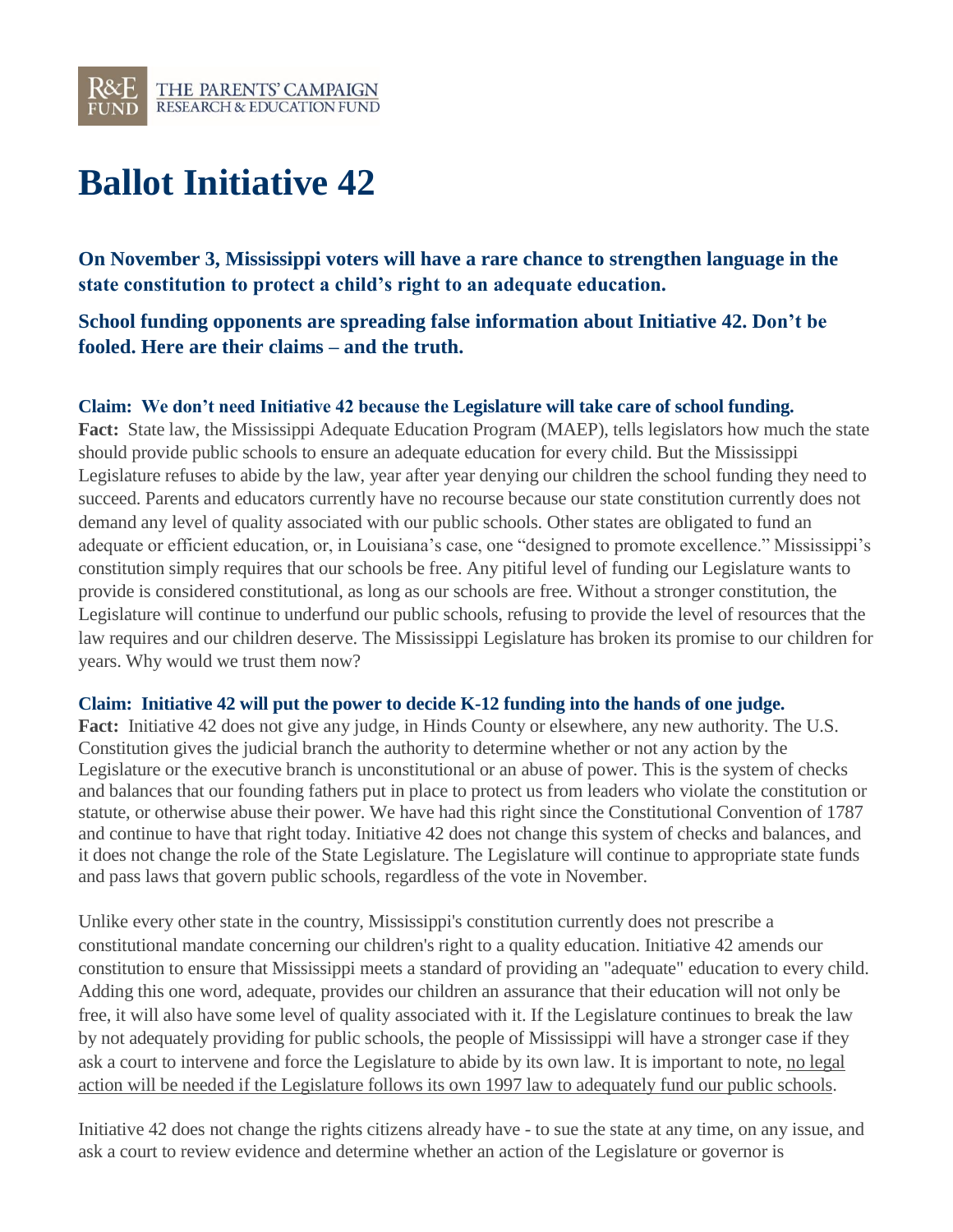unconstitutional or an abuse of power. And, on the issue of the "Hinds County" judge, it was our Legislature that passed a law requiring that all suits against the state be filed in Hinds County, the seat of our government. The Legislature could, of course, change that law at any time.

## **Claim: Passage of Initiative 42 will encourage outlandish lawsuits against the state.**

**Fact:** The amendment preemptively limits lawsuits by directing them to chancery courts and limiting the rulings to injunctive relief (by contrast, lawsuits for extensive punitive damages are filed in circuit courts). "Appropriate injunctive relief" means making the Legislature follow the law. That's it. No damages. The ruling would be: Legislature, follow the law. Right now, the law uses the MAEP formula as the school funding mechanism. As long as that is the law, that's what the judge would rule. If the Legislature changes the formula, they will need to be able to show that the formula with which they replace it is adequate.

## **Claim: The "alternative" initiative is a better option.**

**Fact:** The alternative is a political ploy to kill Initiative 42 by confusing voters and causing neither initiative to receive the required number of votes (at least 40% of the total votes cast in the governor's race).

As the author of the legislative alternative acknowledged, the alternative does not have a fiscal note attached to it because school funding will not increase with their alternative. And key lawmakers who pushed the alternative during the legislative session, including the author, have said they will vote against it in November, further demonstrating that the alternative exists only to confuse voters. The point of the alternative is to kill the people's amendment.

# **Claim: Lawmakers would adequately fund schools if they could, but the state cannot afford to fully fund public education.**

**Fact:** State leaders claimed earlier this year that the state was so flush with money that the budget warranted massive tax cuts. The same leaders who are telling you they can't afford to fund public schools voted to reduce state revenue by as much as \$1.7-billion dollars through tax cuts. A look at the recent history of the state budget clearly shows that money has been available in recent years; it simply has been allocated elsewhere. K-12 funding's share of the total state budget has shrunk again, for the third consecutive year, to a historic low of 21% in FY2016. Since FY2008, funding for K-12 has increased by 2.47%, while the rest of the state budget has increased by 47.64%. Cumulative inflation over that same period has been 15 percent. Every other budget category except one had at least five times the percentage growth over last year as did K-12 – several had more than 25 times the percentage increase.\* The Legislature even increased its own budget by a greater percent than K-12's.

When it comes to adequate funding, our public schools – and our children – are getting hammered by our Legislature.

# **Claim: Initiative 42 will raise taxes.**

**Fact:** Initiative 42 calls for gradual increases in K-12 funding, whenever revenue grows, until full funding is reached. Opponents of adequate public school funding are attempting to defeat Initiative 42 by falsely claiming that passage of the initiative would result in tax increases or budget cuts. Because the initiative is designed to phase in full school funding using natural growth in state revenue across several years, cuts to other state agency budgets will not be required; likewise, tax increases will not be required. The additional funding needed to adequately fund public schools according to state law is only 1.64% of our total state budget. Our state's economy typically grows 2-3 percent every year. Initiative 42 calls for using at least 25 percent of that NEW money, building toward full funding over the course of several years. You can see that phase-in plan spelled out in the Initiative 42 filing on the Secretary of State's web site.